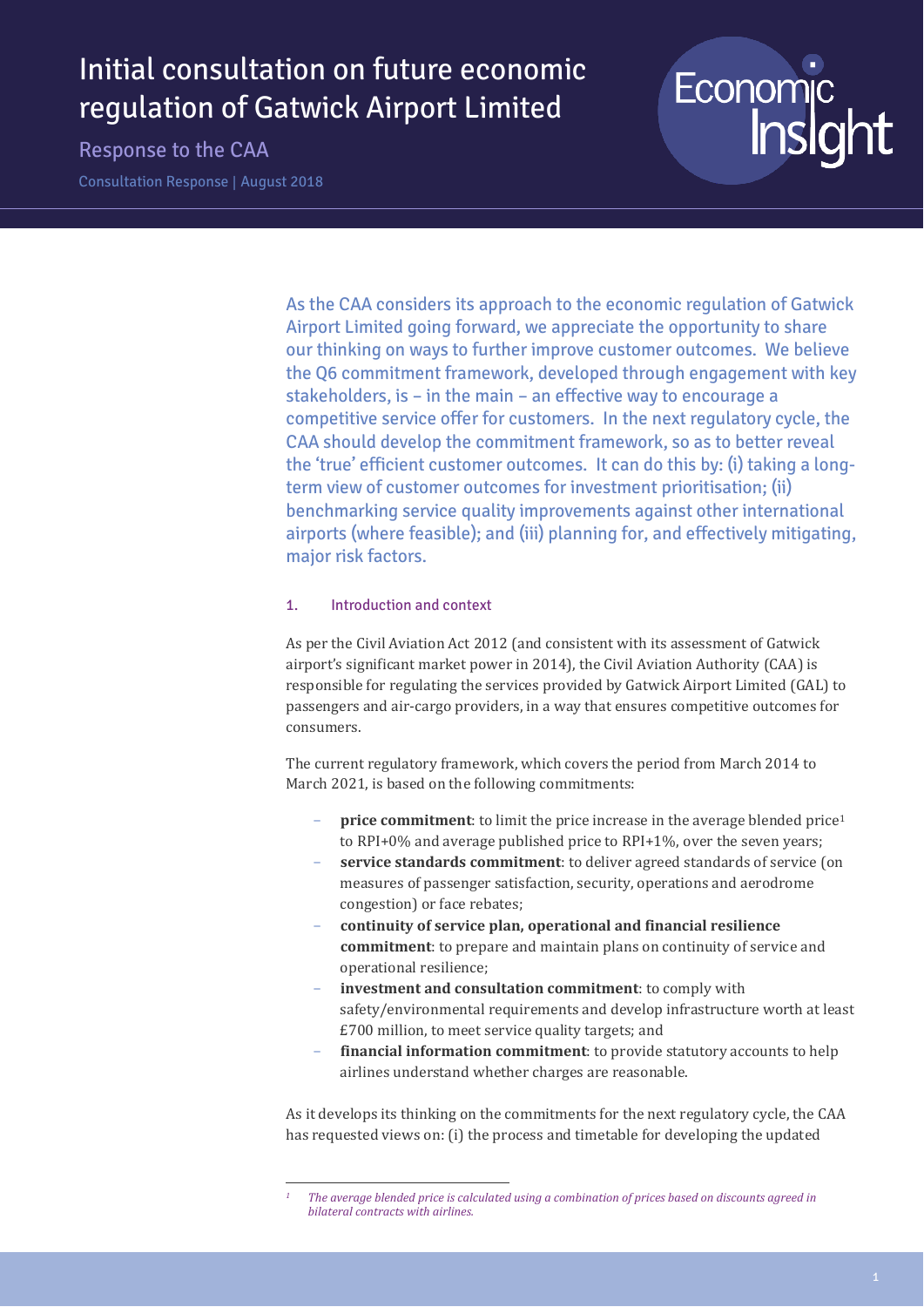framework; and (ii) ways of improving the framework to better protect customer outcomes. The CAA's current thinking on these is summarised below.

# 1.1 Process and timetable

The CAA is keen that the process for the development of the next regulatory framework should be driven by the airport, with agreement from the airlines. In order to ensure it delivers the best outcomes for consumers, the CAA will oversee the process; review the outcomes; and ensure the framework delivers to the benefit of consumers. As a last resort, the CAA is willing to step in and arbitrate, if negotiations between the airport and airlines fail.

In order to formalise a regulatory framework by March 2021, the CAA will need to reach a final agreement with the airport and airlines by the end of 2020. Accordingly, it has proposed the timeline set out in the figure below.



Figure 1: CAA's suggested timetable for formalising GAL's next regulatory framework

*Source: Future economic regulation of Gatwick Airport Limited: Initial consultation, CAA*

#### 1.2 Protecting consumers' interests

The CAA is looking for ways to improve the framework to better promote consumers' interests. Above all, it wants the consumer outcomes in the new framework to be based on robust evidence, capturing consumer interests through relevant primary research. In doing so, it wants the airport to garner consumer views, across passenger types, on issues beyond the current service quality standards. In particular, it wants consumer views on longer-term strategic issues. For instance, *how can consumers be better served in terms of resilience in a congested airport?* In relation to this, it is also conscious that the new framework needs to suitably deal with uncertainty around GAL's future plans, particularly around capacity expansion and to accommodate future traffic growth.

In the above context, we appreciate the opportunity to understand and comment on the CAA's initial thinking on the future economic regulation of GAL. Our views on the specific questions posed by the CAA are detailed overleaf.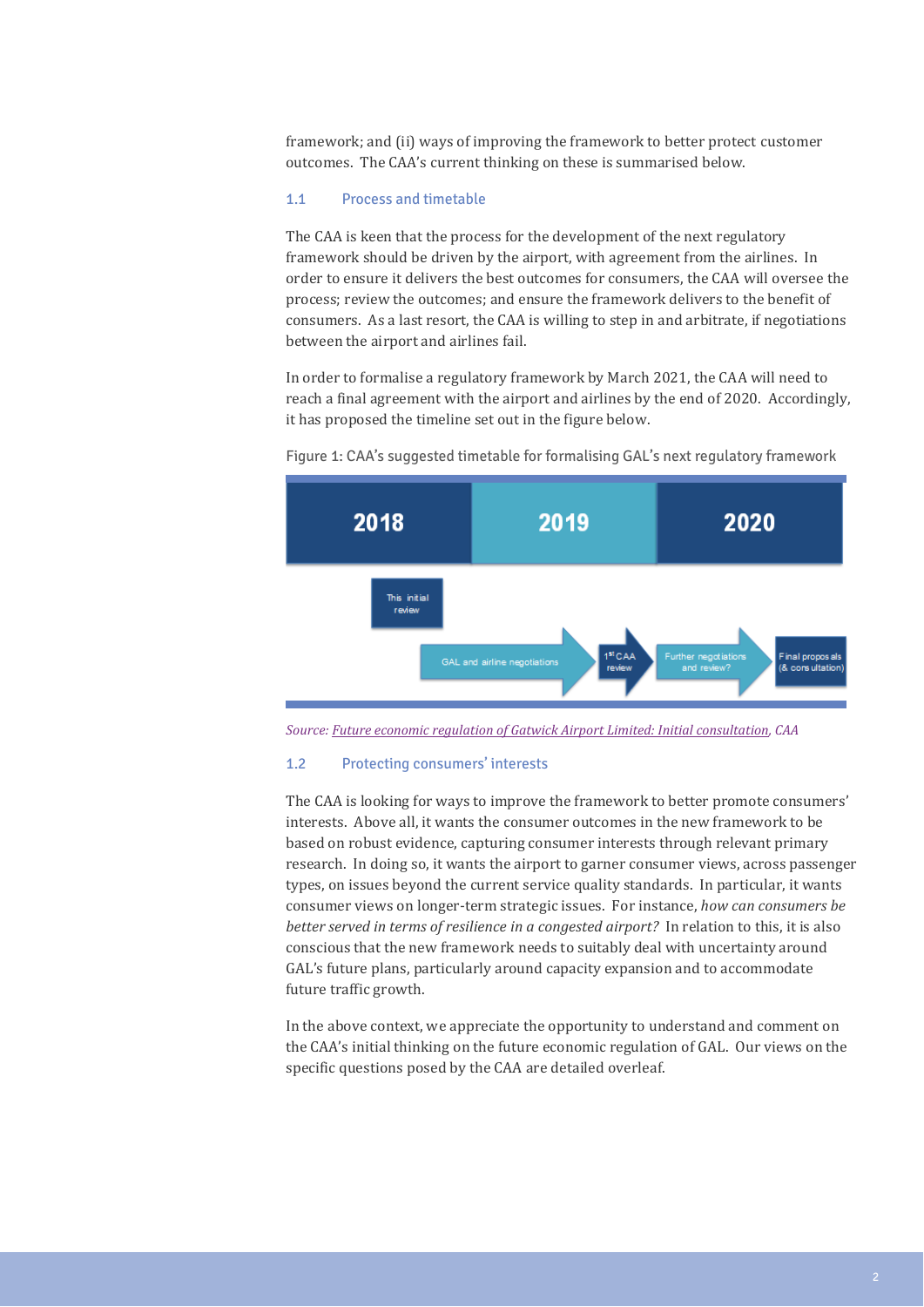#### 2. Our view on the process and timetable

We largely agree with the process and timetable suggested by the CAA. In particular, we appreciate that the process is customer-focussed and places emphasis on early engagement between the airport and the airlines. We do note, however, that some of our suggestions on 'protecting consumers' interests' (detailed below) may require the CAA to play a more active role - in championing engagement; gathering evidence; and setting outcomes.

#### 3. Our view on protecting consumers' interests

In many forms of economic price regulation, there is a need to balance 'outcomes' against costs of delivery. Accordingly, regulatory frameworks usually specify, or incentivise, the outcomes to be provided, for a given funding package. However, in practice, identifying the 'economically efficient' outcomes package is inherently challenging because: (i) one cannot directly observe customer priorities in monopoly markets; (ii) methods for inferring customers priorities and valuations absent market information are inherently imperfect; (iii) customers themselves may be subject to behavioural biases; and (iv) understanding the 'true' efficient cost of delivery is complex. Consequently, a regulator may 'err' by specifying (or encouraging) outcomes that are either **above** or **below** the appropriate level. For this reason, it is important to see regulation as a means of setting incentives that better reveal the 'truth' over time, rather than a tool to impose a 'best guess' of what the truth is.

We believe that the CAA's current commitments-based regulatory framework is an effective way to encourage engagement between the airport and airlines to provide high-quality customer service outcomes. Nevertheless, in developing a similar framework for the upcoming regulatory cycle, the CAA could consider some refinements, which may help better ensure that the framework acts to reveal the 'true' efficient outcomes that should be delivered. These are set out below.

### 3.1 Incentivising long-term customer outcomes

Over the last few years, regulatory frameworks across a range of sectors have tended to focus on specifying outcomes informed by primary research on customer priorities. This is intended to ensure that regulators and regulated companies do not operate in a vacuum and instead, deliver outcomes actually required by consumers.

We believe, however, that these concerns need to be balanced against customer's behavioural biases. Specifically, it is inherently difficult to identify customer's actual preferences over complex trade-offs between costs and outcomes based on primary research. More importantly, the challenge of identifying the 'right' consumer outcomes is made more acute in situations where: (i) we care about the welfare of future, as well as current, customers; and (ii) there are material time lags between when investment occurs and when the resultant benefits arise for customers. Under these circumstances, simply asking consumers about their preferences can result in prioritising short-term low-cost outcomes, over outcomes that would be more efficient over the long-term.

Following from the above, we think it is important for the CAA to actively consider how it might evolve the framework to better reveal the 'truth' from a longer-term perspective. This may need a significant shift in regulatory perspective. For instance, it may, in some situations, require the CAA itself to take a more active role in the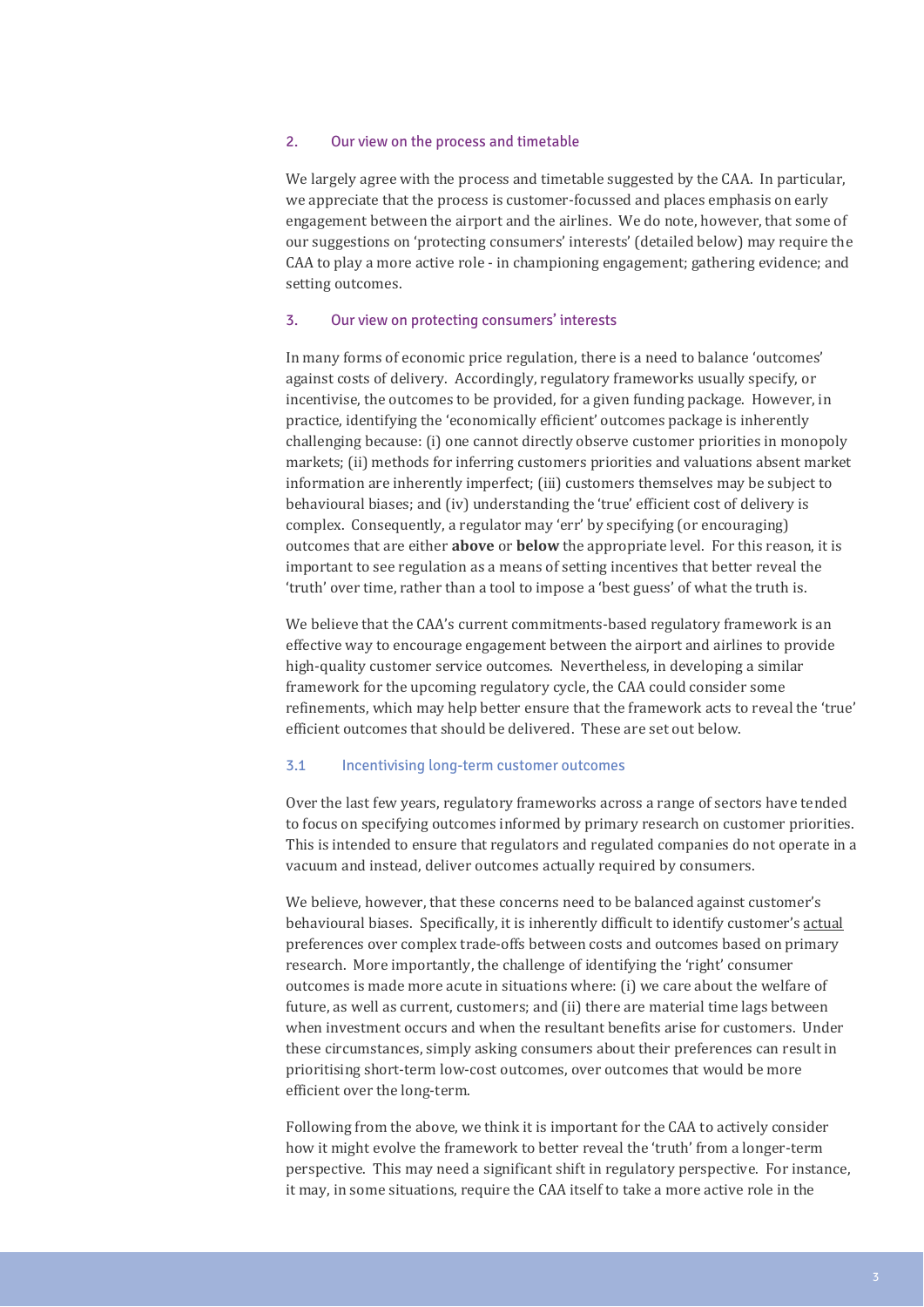collection, interpretation or distillation of customer evidence. Clearly, this is a balance, and equally one should be wary of unintentionally inserting the 'regulator's voice' in place of the 'customer's voice.' Nonetheless, it seems logical that, in some areas, consumers may not be equipped to understand the complex interactions and trade-offs between costs and outcomes over time. Consequently, it seems preferable that the framework evolves to address this, in some way.

#### 3.2 Benchmarking service quality improvements

GAL's current service quality commitments are based on service quality targets in relation to: passenger satisfaction; security queues; passenger operational measures; airline operational measures; and aerodrome congestion. As per the CAA's mid-term review,<sup>2</sup> it has performed well against each of these targets (other than on-time performance, which is not solely controllable by GAL).

While these targets (which are based around customer preferences on service quality measures) appear credible, in the absence of benchmarks, it is hard to know if they are truly efficient. As such, it may be helpful to benchmark them against the service quality standards at other international airports - most notably, London Heathrow, Amsterdam Schiphol and Paris Charles de Gaulle (in a similar way to the benchmarks for opex efficiency considered in the calculation of a 'fair price').

However, it is important to properly understand and account for the fact that these airports operate in different demand and supply conditions and regulatory contexts. Therefore, simple comparisons may lead to naïve assessments of targets, which cannot and should not be applied in the context of GAL. We believe that these benchmarks would be most comparable when based on improvements in each airport's service quality provision, over the regulatory window (rather than being used to define target levels).

In the first instance, this could be difficult to implement, not least because it may require the CAA to undertake joint-working with other regulators (in order to regularly collect benchmarking data, for example). In the long-term, however, it could be helpful in revealing what the 'true' efficient target levels should be.

# 3.3 Planning for uncertainty

 $\overline{a}$ 

Under the current framework, GAL's price commitment on airport charges is benchmarked against the CAA's assessment of a 'fair price'; which is based on forecast traffic and planned investment, among other determinants. It is not uncommon, however, for outturn determinants to be different from forecasts. For instance, recent developments suggest that actual traffic growth (averaging 6.2% per year) has been well above forecasts (between  $1.4\%$  to 2% per year).<sup>3</sup> This trend can easily be reversed, for instance, if business and leisure travel is dampened after Brexit. The current framework, however, does not allow or incentivise GAL to feedback any risk outturns into its prices over the full regulatory period.

In developing the next regulatory framework, the CAA might consider adopting some of the measures being considered by other regulators, specifically, in the water and energy sectors. In particular, it might consider:

*<sup>2</sup> Economic regulation: A review of Gatwick Airport Limited's commitments framework, CAA. Available at: <http://publicapps.caa.co.uk/docs/33/CAP%201502%20DEC16.pdf>*

*<sup>3</sup> Future economic regulation of Gatwick Airport Limited: Initial consultation, CAA.*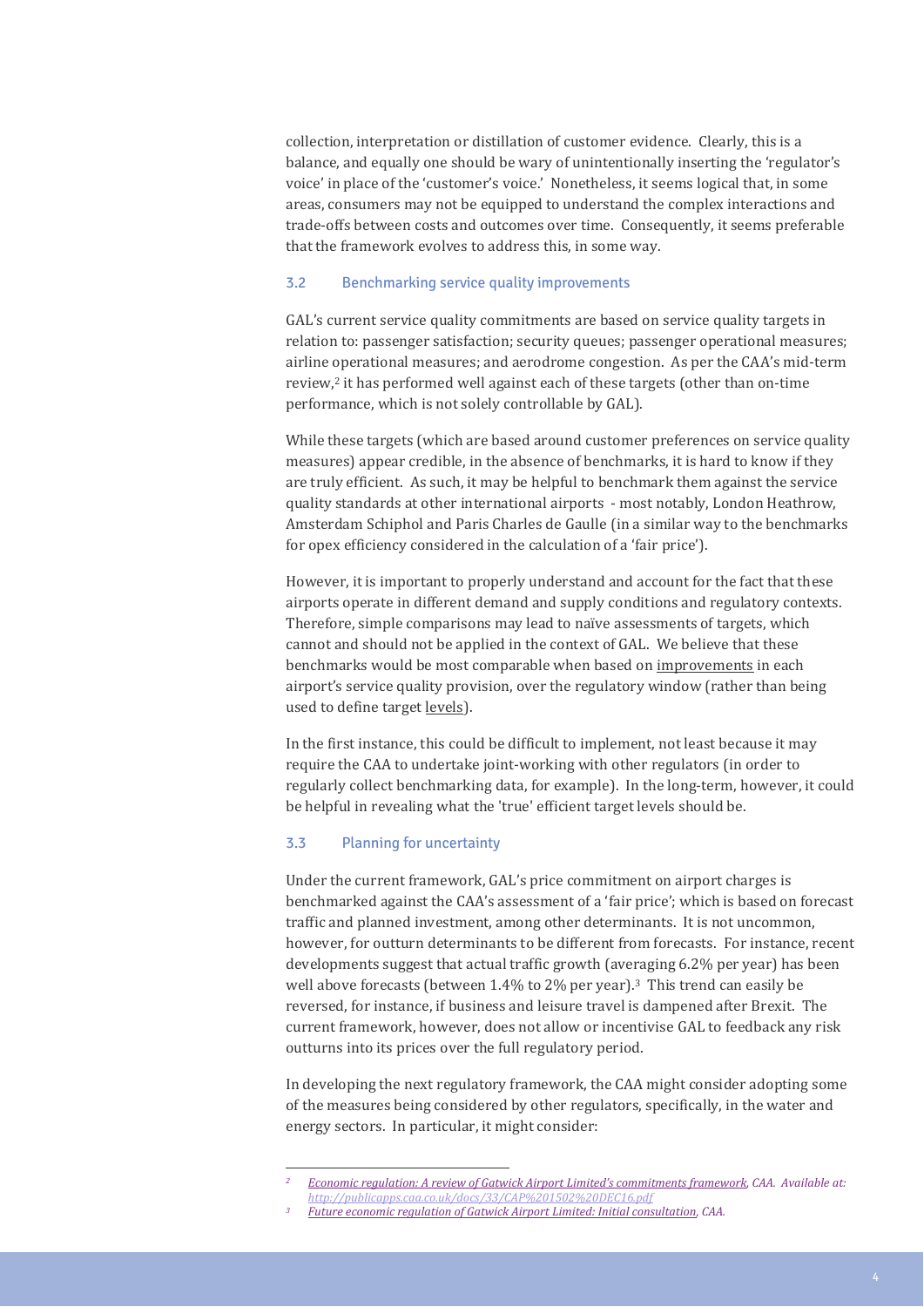- developing probability distributions around key risk factors;
- individually assessing the cost and price contribution of each risk factor;
- introducing rewards and/or penalties to incentivise the airport to feed through any developments into the prices; and
- using uncertainty mechanisms to appropriately allocate the risk between passengers and investors.

This approach would ensure a more robust allocation of risk, which in turn should ensure that incentives to deliver the best possible outcomes for all stakeholders are as strong as possible. Importantly, the above would still be consistent with a 'negotiated' approach between GAL and the airlines (i.e. GAL could propose what risk factors should be shared, and how – and airlines could similarly provide their views).